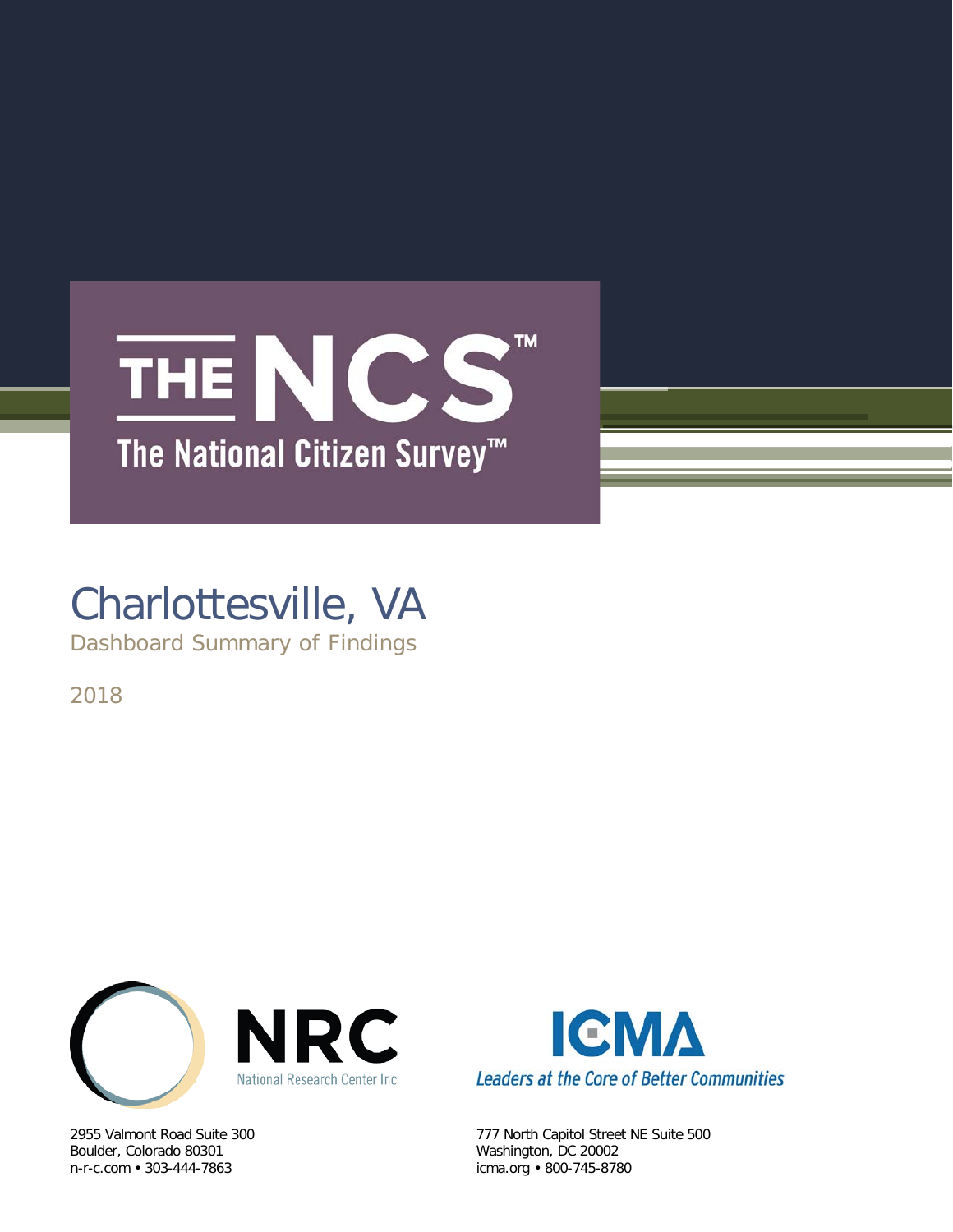## **Summary**

The National Citizen Survey™ (The NCS™) is a collaborative effort between National Research Center, Inc. (NRC) and the International City/County Management Association (ICMA). The survey and its administration are standardized to assure high quality research methods and directly comparable results across The NCS communities. The NCS captures residents' opinions within the three pillars of a community (Community Characteristics, Governance and Participation) across eight central facets of community (Safety, Mobility, Natural Environment, Built Environment, Economy, Recreation and Wellness, Education and Enrichment and Community Engagement). This report summarizes Charlottesville's performance in the eight facets of community livability with the "General" rating as a summary of results from the overarching questions not shown within any of the eight facets. The "Overall" represents the community pillar in its entirety (the eight facets and general).

By summarizing resident ratings across the eight facets and three pillars of a livable community, a picture of Charlottesville's community livability emerges. Below, the color of each community facet summarizes how residents rated each of the pillars that support it – Community Characteristics, Governance and Participation. When most ratings were higher than the benchmark, the color is the darkest shade; when most ratings were lower than the benchmark, the color is the lightest shade. A mix of ratings (higher and lower than the benchmark) results in a color between the extremes.

Residents identified the facet of Community Engagement within the pillar of Community Characteristics as strong. The facet of Mobility also revealed above-average levels of resident participation. All other facets received ratings that were generally positive and similar to ratings in other communities. This information can be helpful in identifying the areas of community strength or areas that may merit more attention.

|                                 | <b>Community Characteristics</b> |         |       |          | Governance |       | Participation |         |          |  |
|---------------------------------|----------------------------------|---------|-------|----------|------------|-------|---------------|---------|----------|--|
|                                 | Higher                           | Similar | Lower | Higher   | Similar    | Lower | Higher        | Similar | Lower    |  |
| Overall                         | 12                               | 31      | 8     | 0        | 44         |       |               | 27      |          |  |
| General                         |                                  |         |       | $\Omega$ |            |       |               | $\sim$  |          |  |
| Safety                          |                                  |         |       | $\Omega$ |            |       |               |         |          |  |
| Mobility                        |                                  |         |       | $\Omega$ | 8          |       | $\sim$        |         | $\Omega$ |  |
| Natural Environment             |                                  |         |       | $\Omega$ |            |       |               |         |          |  |
| <b>Built Environment</b>        |                                  |         |       | $\Omega$ |            |       |               |         | $\Omega$ |  |
| Economy                         |                                  |         |       | $\Omega$ |            |       |               |         | $\Omega$ |  |
| <b>Recreation and Wellness</b>  |                                  |         |       |          |            |       |               |         |          |  |
| <b>Education and Enrichment</b> |                                  |         |       |          |            |       |               |         |          |  |
| <b>Community Engagement</b>     | Ð                                | ⌒       | 0     | $\Omega$ |            |       |               | ŏ       |          |  |

Figure 1: Dashboard Summary

| National Benchmark |         |  |  |  |  |  |
|--------------------|---------|--|--|--|--|--|
|                    | Higher  |  |  |  |  |  |
|                    | Similar |  |  |  |  |  |
|                    | Lower   |  |  |  |  |  |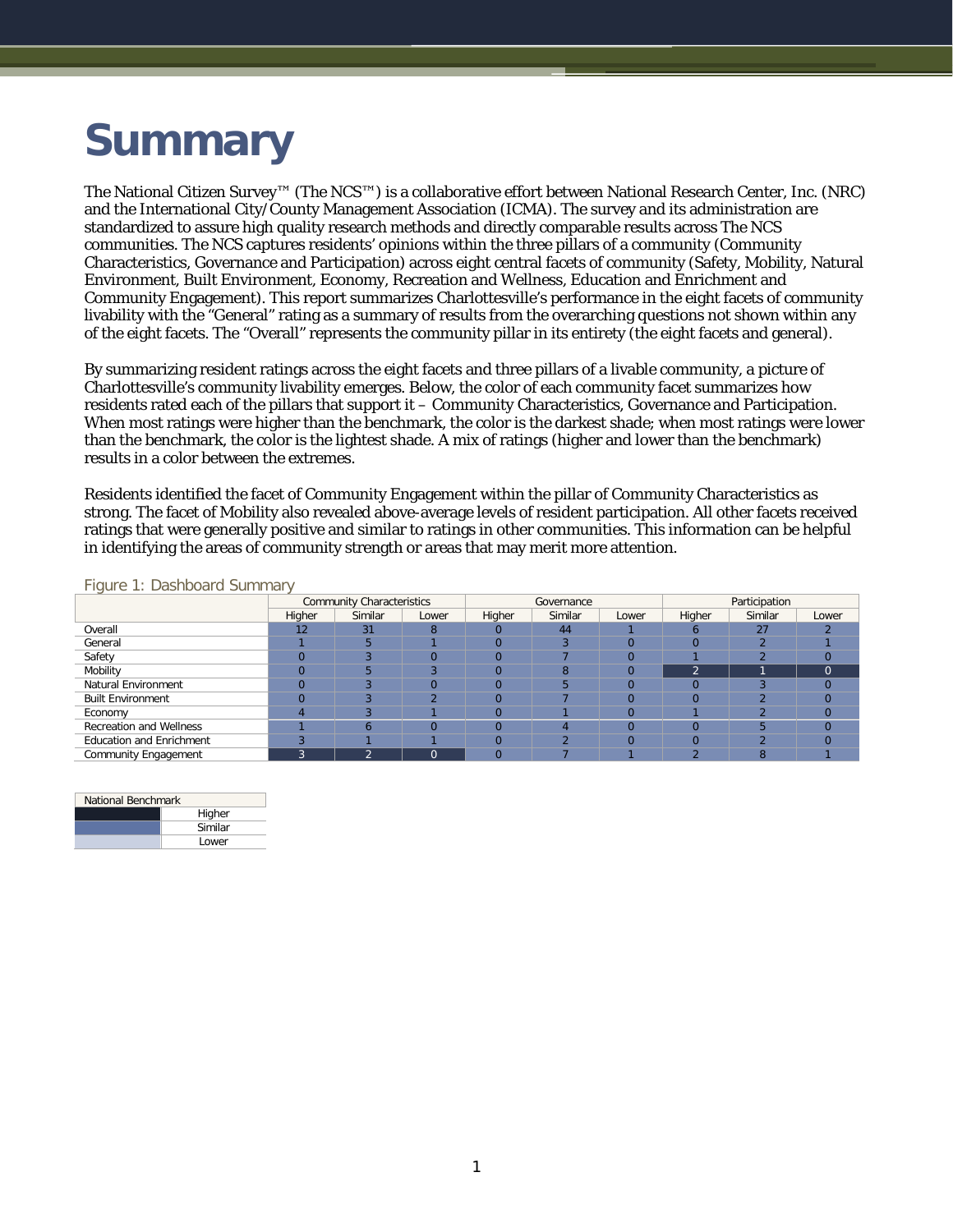### Figure 2: Detailed Dashboard

|                        | <b>Community Characteristics</b>      | Trend                 | <b>Benchmark</b>      | Percent<br>positive | Governance                                            | Trend                 | <b>Benchmark</b>      | Percent<br>positive | Participation                                    | Trend                 | Benchmark           | Percent<br>positive |
|------------------------|---------------------------------------|-----------------------|-----------------------|---------------------|-------------------------------------------------------|-----------------------|-----------------------|---------------------|--------------------------------------------------|-----------------------|---------------------|---------------------|
|                        | Overall appearance                    | $\leftrightarrow$     | $\leftrightarrow$     | 86%                 | Customer service                                      | $\leftrightarrow$     | $\leftrightarrow$     | 73%                 | Recommend Charlottesville                        | $\leftrightarrow$     | $\leftrightarrow$   | 84%                 |
| General                | Overall quality of life               | $\longleftrightarrow$ | $\leftrightarrow$     | 81%                 | Services provided by<br>Charlottesville               | $\leftrightarrow$     | $\leftrightarrow$     | 74%                 | Remain in Charlottesville                        | $\leftrightarrow$     |                     | 69%                 |
|                        | Place to retire                       | $\longleftrightarrow$ | $\uparrow$            | 75%                 | Services provided by the<br><b>Federal Government</b> | $\longleftrightarrow$ | $\leftrightarrow$     | 40%                 | <b>Contacted Charlottesville</b><br>employees    | $\leftrightarrow$     | $\leftrightarrow$   | 47%                 |
|                        | Place to raise children               | $\leftrightarrow$     | $\longleftrightarrow$ | 83%                 |                                                       |                       |                       |                     |                                                  |                       |                     |                     |
|                        | Place to live                         | $\leftrightarrow$     | $\leftrightarrow$     | 87%                 |                                                       |                       |                       |                     |                                                  |                       |                     |                     |
|                        | Neighborhood                          | $\uparrow$            | $\longleftrightarrow$ | 87%                 |                                                       |                       |                       |                     |                                                  |                       |                     |                     |
|                        | Overall image                         |                       | $\perp$               | 59%                 |                                                       |                       |                       |                     |                                                  |                       |                     |                     |
|                        | Overall feeling of safety             | $\leftrightarrow$     | $\longleftrightarrow$ | 76%                 | Police                                                |                       | $\leftrightarrow$     | 66%                 | Was NOT the victim of a crime                    | $\leftrightarrow$     | $\leftrightarrow$   | 89%                 |
|                        | Safe in neighborhood                  | $\longleftrightarrow$ | $\leftrightarrow$     | 94%                 | Crime prevention                                      | $\leftrightarrow$     | $\leftrightarrow$     | 63%                 | Did NOT report a crime                           | $\leftrightarrow$     | $\leftrightarrow$   | 79%                 |
|                        | Safe downtown/commercial<br>area      | $\longleftrightarrow$ | $\longleftrightarrow$ | 90%                 | Fire                                                  | $\leftrightarrow$     | $\longleftrightarrow$ | 91%                 | Stocked supplies for an<br>emergency             | $\uparrow$            | $\uparrow$          | 51%                 |
| Safety                 |                                       |                       |                       |                     | Fire prevention                                       | $\longleftrightarrow$ | $\leftrightarrow$     | 80%                 |                                                  |                       |                     |                     |
|                        |                                       |                       |                       |                     | Ambulance/EMS                                         | $\leftrightarrow$     | $\leftrightarrow$     | 94%                 |                                                  |                       |                     |                     |
|                        |                                       |                       |                       |                     | Emergency preparedness                                | $\leftrightarrow$     | $\leftrightarrow$     | 57%                 |                                                  |                       |                     |                     |
|                        |                                       |                       |                       |                     | Animal control                                        | $\uparrow$            | $\leftrightarrow$     | 75%                 |                                                  |                       |                     |                     |
|                        | Traffic flow                          | $\longleftrightarrow$ | $\perp$               | 29%                 | Traffic enforcement                                   | $\leftrightarrow$     | $\longleftrightarrow$ | 56%                 | Carpooled instead of driving<br>alone            | $\longleftrightarrow$ | $\leftrightarrow$   | 50%                 |
|                        | Travel by car                         | $\uparrow$            | $\longleftrightarrow$ | 51%                 | Street repair                                         | $\longleftrightarrow$ | $\longleftrightarrow$ | 49%                 | Walked or biked instead of<br>drivina            | $\leftrightarrow$     | $\uparrow \uparrow$ | 81%                 |
| Mobility               | Travel by bicycle                     | T                     | $\perp$               | 33%                 | Street cleaning                                       | $\uparrow$            | $\leftrightarrow$     | 65%                 | Used public transportation<br>instead of driving | $\leftrightarrow$     | $\uparrow$          | 45%                 |
|                        | Ease of walking                       | $\leftrightarrow$     | $\longleftrightarrow$ | 62%                 | Street lighting                                       | $\leftrightarrow$     | $\longleftrightarrow$ | 48%                 |                                                  |                       |                     |                     |
|                        | Travel by public transportation       | $\leftrightarrow$     | $\leftrightarrow$     | 39%                 | Snow removal                                          | $\uparrow$            | $\leftrightarrow$     | 62%                 |                                                  |                       |                     |                     |
|                        | Overall ease travel                   | $\leftrightarrow$     | $\longleftrightarrow$ | 64%                 | Sidewalk maintenance                                  | $\longleftrightarrow$ | $\leftrightarrow$     | 49%                 |                                                  |                       |                     |                     |
|                        | Public parking                        | $\leftrightarrow$     | IJ                    | 21%                 | Traffic signal timing                                 | $\leftrightarrow$     | $\leftrightarrow$     | 46%                 |                                                  |                       |                     |                     |
|                        | Paths and walking trails              | $\leftrightarrow$     | $\longleftrightarrow$ | 67%                 | Bus or transit services                               | $\leftrightarrow$     | $\leftrightarrow$     | 55%                 |                                                  |                       |                     |                     |
|                        | Overall natural environment           | $\longleftrightarrow$ | $\longleftrightarrow$ | 85%                 | Garbage collection                                    | $\longleftrightarrow$ | $\leftrightarrow$     | 81%                 | Recycled at home                                 | $\leftrightarrow$     | $\leftrightarrow$   | 89%                 |
|                        | Air quality                           | $\leftrightarrow$     | $\longleftrightarrow$ | 89%                 | Recycling                                             | $\leftrightarrow$     | $\leftrightarrow$     | 72%                 | Conserved water                                  | $\leftrightarrow$     | $\leftrightarrow$   | 78%                 |
| Environment<br>Natural | Cleanliness                           | $\leftrightarrow$     | $\leftrightarrow$     | 81%                 | Yard waste pick-up                                    | $\uparrow$            | $\leftrightarrow$     | 72%                 | Made home more energy<br>efficient               | $\leftrightarrow$     | $\leftrightarrow$   | 70%                 |
|                        |                                       |                       |                       |                     | Drinking water                                        | $\leftrightarrow$     | $\leftrightarrow$     | 71%                 |                                                  |                       |                     |                     |
|                        |                                       |                       |                       |                     | Natural areas preservation                            |                       | $\leftrightarrow$     | 52%                 |                                                  |                       |                     |                     |
|                        | New development in<br>Charlottesville | $\longleftrightarrow$ | $\leftrightarrow$     | 51%                 | Sewer services                                        | $\longleftrightarrow$ | $\leftrightarrow$     | 80%                 | NOT experiencing housing<br>cost stress          | $\leftrightarrow$     | $\leftrightarrow$   | 63%                 |
|                        | Affordable quality housing            | $\downarrow$          | $\downarrow$          | 18%                 | Storm drainage                                        | T                     | $\longleftrightarrow$ | 51%                 | Did NOT observe a code<br>violation              | $\leftrightarrow$     | $\leftrightarrow$   | 54%                 |
|                        | Housing options                       | $\perp$               |                       | 30%                 | Power utility                                         | $\longleftrightarrow$ | $\leftrightarrow$     | 82%                 |                                                  |                       |                     |                     |
|                        | Overall built environment             | $\leftrightarrow$     | $\leftrightarrow$     | 57%                 | Utility billing                                       | $\longleftrightarrow$ | $\leftrightarrow$     | 78%                 |                                                  |                       |                     |                     |
| Built Environment      | Public places                         | $\leftrightarrow$     | $\leftrightarrow$     | 75%                 | Land use, planning and<br>zoning                      | T                     | $\leftrightarrow$     | 36%                 |                                                  |                       |                     |                     |
|                        |                                       |                       |                       |                     | Code enforcement                                      |                       | $\longleftrightarrow$ | 38%                 |                                                  |                       |                     |                     |
|                        |                                       |                       |                       |                     | Cable television                                      | $\uparrow$            | $\leftrightarrow$     | 48%                 |                                                  |                       |                     |                     |

#### **Legend**

↑↑ Much higher ↑ Higher ↔ Similar ↓ Lower ↓↓ Much lower \* Not available

2